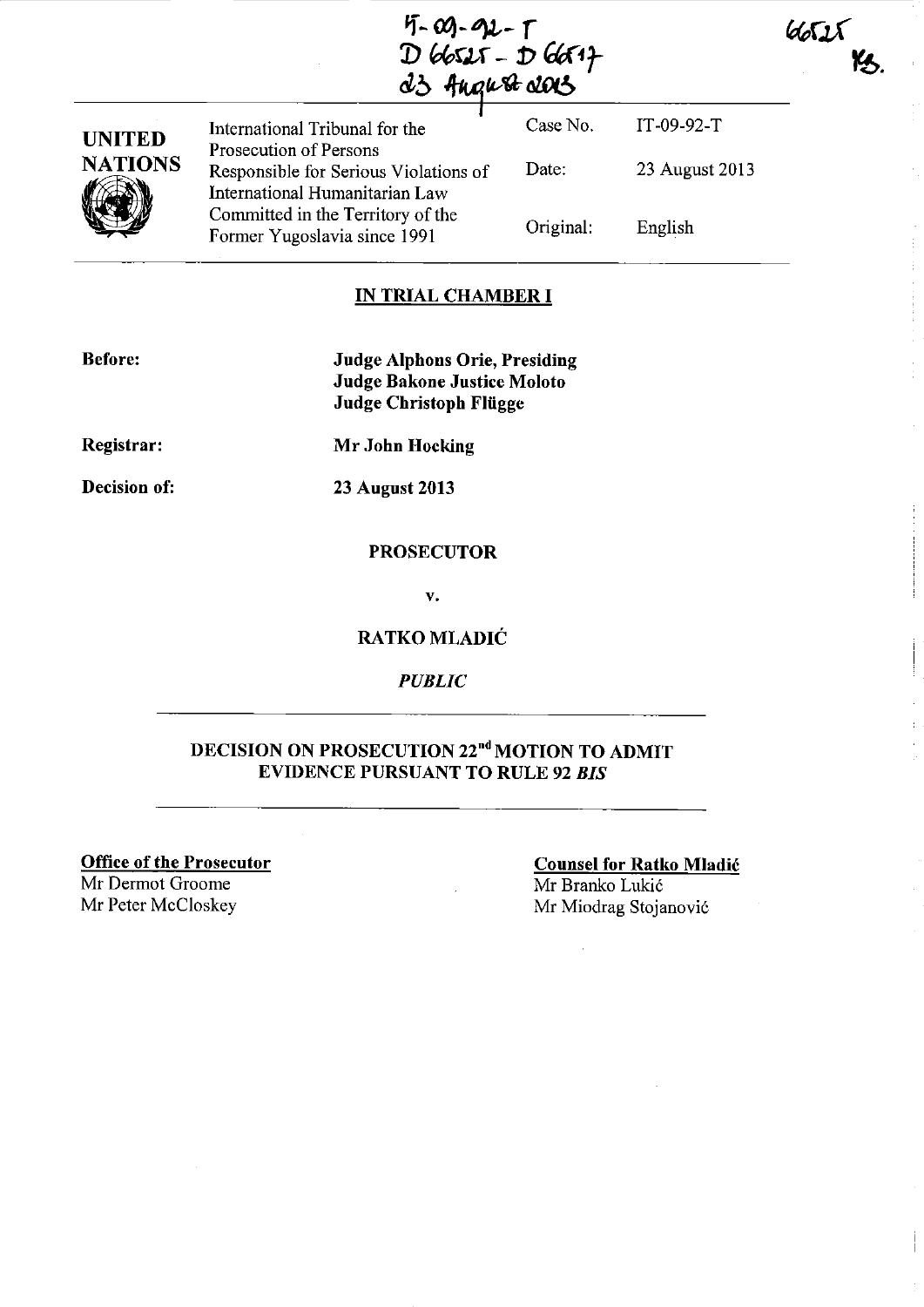665*21e* 

# **I. PROCEDURAL HISTORY AND SUBMISSIONS OF THE PARTIES**

--------------------------~~-~---~

1. On 26 March 2013, the Prosecution filed a motion ("Motion") tendering the evidence of witnesses RM-OOl, RM-028, RM-042, RM-706, and RM-708 ("Witnesses") in written form pursuant to Rule 92 *bis* of the Tribunal's Rules of Procedure and Evidence ("Rules").' The Prosecution submits that the tendered material relates to the crime-base part of the case concerning the Sanski Most municipality and presents at least in some instances the relevant historical, political, and military context.<sup>2</sup> It also submits that the material is relevant, reliable, probative, does not address the acts or conduct of the Accused, and is therefore suitable for admission pursuant to Rule 92 *bis.)* In addition, their admission pursuant to this Rule would expedite the proceedings, prevent unnecessary reappearances of witnesses and will not cause unfair prejudice to the Accused.<sup>4</sup> The Prosecution further submits that although the material corresponds to certain adjudicated facts, it nevertheless provides additional information which is necessary to understand the witnesses' narrative and, consequently, no redactions were made.<sup>5</sup> As to the tendered associated exhibits, the Prosecution contends that they are an inseparable and indispensable part of the tendered material.<sup>6</sup> Lastly, the Prosecution seeks leave to add to its Rule 65 *ter* exhibit list three associated exhibits, namely, pseudonym sheets for Witnesses RM-001, RM-028, and RM-706.<sup>7</sup>

2. With regard to Witness RM-OOl the Prosecution seeks the admission of excerpts of the witness's testimony in the *Brđanin* case, a redacted ICTY statement, and a pseudonym sheet.<sup>8</sup> Turning to Witness RM-028, the Prosecution tenders excerpts of the witness's testimony in the Brđanin and Karadžić cases, together with six associated exhibits, including two pseudonym sheets.<sup>9</sup> For Witness RM-042, the Prosecution tenders an ICTY statement, a supplementary statement, the corresponding Attestation and Declaration, and five photographs as associated exhibits.<sup>10</sup> For Witness RM-706, it tenders excerpts of the witness's testimony in the Brđanin case, and three associated exhibits consisting of a pseudonym sheet, a photograph, and a redacted report on the Sanski Most exhumation as associated exhibits.<sup>11</sup> For Witness RM-708, it tenders an ICTY statement, a supplementary statement, and the corresponding Attestation and Declaration.<sup>12</sup> As to

- $\frac{6}{7}$  Motion, para. 14.
- Motion, para. 17, Confidential Annex C.

<sup>10</sup> Motion, paras 25, 27, Confidential Annex B.<br><sup>11</sup> Motion, paras 20, 21, Confidential Annaxea.

 $\overline{1}$ Prosecution 22<sup>nd</sup> Motion to Admit Evidence Pursuant to Rule 92 *bis*, 26 March 2013 (Confidential), paras 1-2, 36.

 $\overline{2}$ Motion, paras 2, 8, 13.

 $\overline{\mathbf{3}}$ Motion, paras 2, 9, 10, 13.

 $\overline{4}$ Motion, para. 2.

 $\overline{\mathbf{5}}$ Motion, para. 4.

Motion, paras 17-18, Confidential Annexes B and C.

<sup>&</sup>lt;sup>9</sup> Motion, paras 17, 21, 23, Confidential Annexes B and C.<br><sup>10</sup> Motion, paras 25, 27, Confidential Annex B

<sup>&</sup>lt;sup>11</sup> Motion, paras 29, 31, Confidential Annexes B and C.<br><sup>12</sup> Motion, para, 33, Confidential Anney B

Motion, para. 33, Confidential Annex B.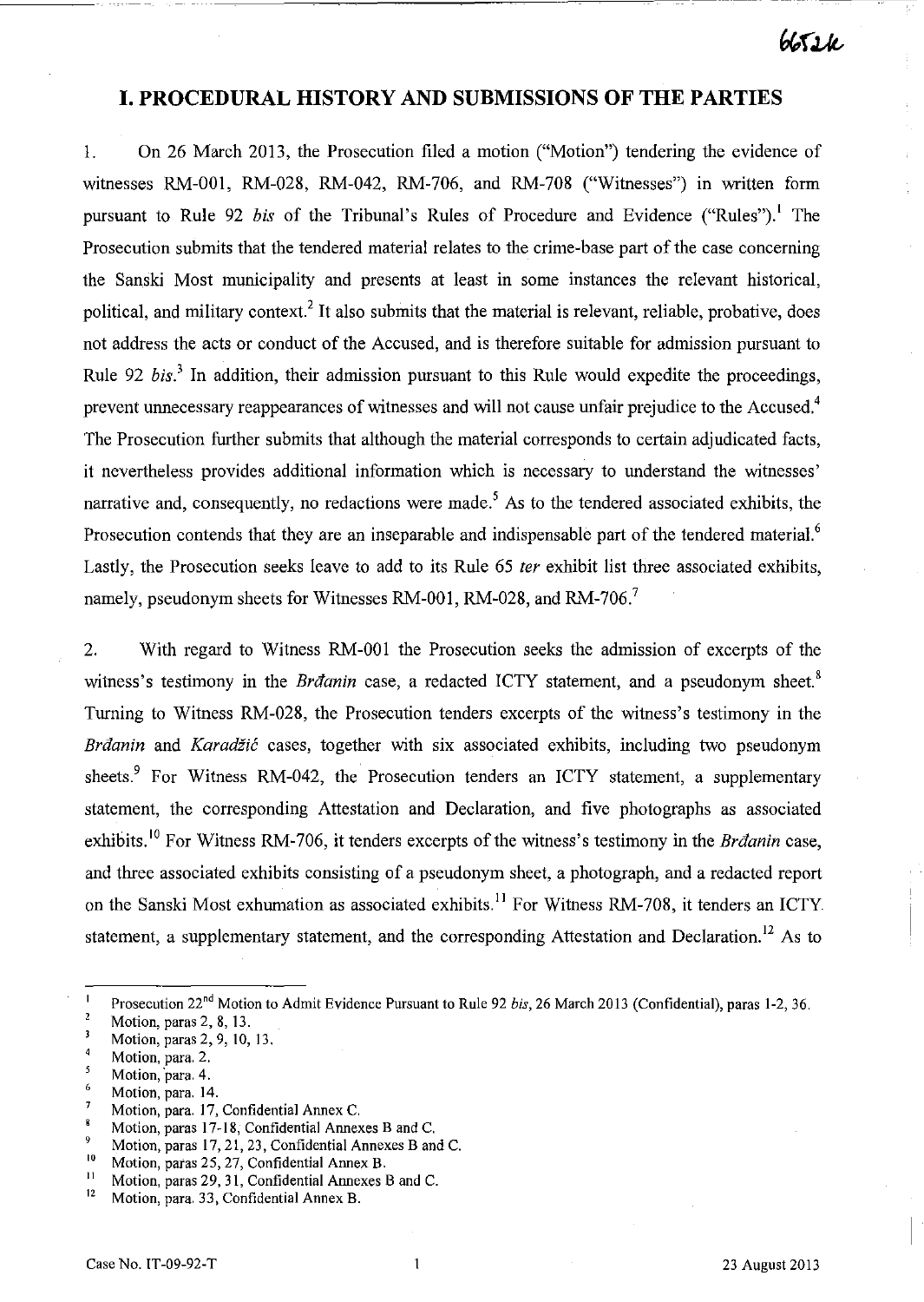tendering transcripts as opposed to witness statements, the Prosecution submits that this was done in order to avoid traumatising the witnesses any further.<sup>13</sup>

3. On 9 April 2013, the Defence requested additional time to respond to the Motion, and on 19 April 2013 the Chamber instructed the Defence to respond by lO June 2013. 14 On lO June 2013, the Defence filed its response ("Response").<sup>15</sup>

4. The Defence objects to the Motion on three grounds.<sup>16</sup> First, it submits that the tendered transcripts of the prior testimony of Witnesses RM-OOI and RM-028 are of considerable length, do not include any of the witnesses' evidence in cross-examination, and are, as such, unreliable.<sup>17</sup> Second, the material concerning Witnesses RM-001, RM-042, RM-706, and RM-708 contain hearsay and should therefore be subjected to cross-examination.<sup>18</sup> Finally, the Defence argues that the material related to Witness RM-001 contain expert testimony or speculations.<sup>19</sup>

# **II. APPLICABLE LAW**

5. The Chamber refers to the applicable law governing the admission of evidence pursuant to Rule 92 *bis* of the Rules, as set out in a previous decision.<sup>20</sup> The Chamber also refers to the applicable law related to the admission of associated exhibits, as set out in a previous decision.<sup>21</sup> Lastly, the Chamber refers to the applicable law on additions to the Prosecution's Rule 65 *ter*  exhibit list which was also set out in a previous decision. $^{22}$ 

# **III. DISCUSSION**

#### (a) Preliminary matters

6. The Prosecution has tendered extracts of the transcripts of prior testimony of Witnesses RM-OO!, RM-028 and RM-706, and has not tendered witness statements for Witnesses RM-028 and RM-706. Having reviewed the extracts and taking into consideration that proceeding in this

<sup>I</sup>**<sup>B</sup>Response, paras 11-13.** 

 $\frac{13}{14}$  Motion, para. 15.

<sup>&</sup>lt;sup>14</sup> Defence Motion to Enlarge Time to Respond to Prosecution 22<sup>nd</sup> and 23<sup>rd</sup> Motions to Admit Evidence Pursuant to Rule 92 *bis,* and Seeking Clarification of the Trial Chamber's Guidance; T. 10092-10094.

<sup>&</sup>lt;sup>15</sup> Defence Response to Prosecution 22<sup>nd</sup> Motion to Admit Evidence Pursuant to Rule 92 *bis*, 10 June 2013 (Confidential).

 $\frac{16}{17}$  Response, paras 9-16.

**<sup>17</sup>Response, paras 9-10.** 

 $\frac{19}{20}$  Response, paras 14-16.

<sup>20</sup> Decision on Prosecution Third Motion to Admit Evidence Pursuant to Rule 92 *bis:* Sarajevo Witnesses, 19 October 2012 ("Decision on Third 92 *bis* Motion"), paras 5-8.

<sup>&</sup>lt;sup>21</sup> Decision on Prosecution Motion to Admit the Evidence of Witness RM-266 Pursuant to Rule 92 *quater*, 22 July 2012, para. 13.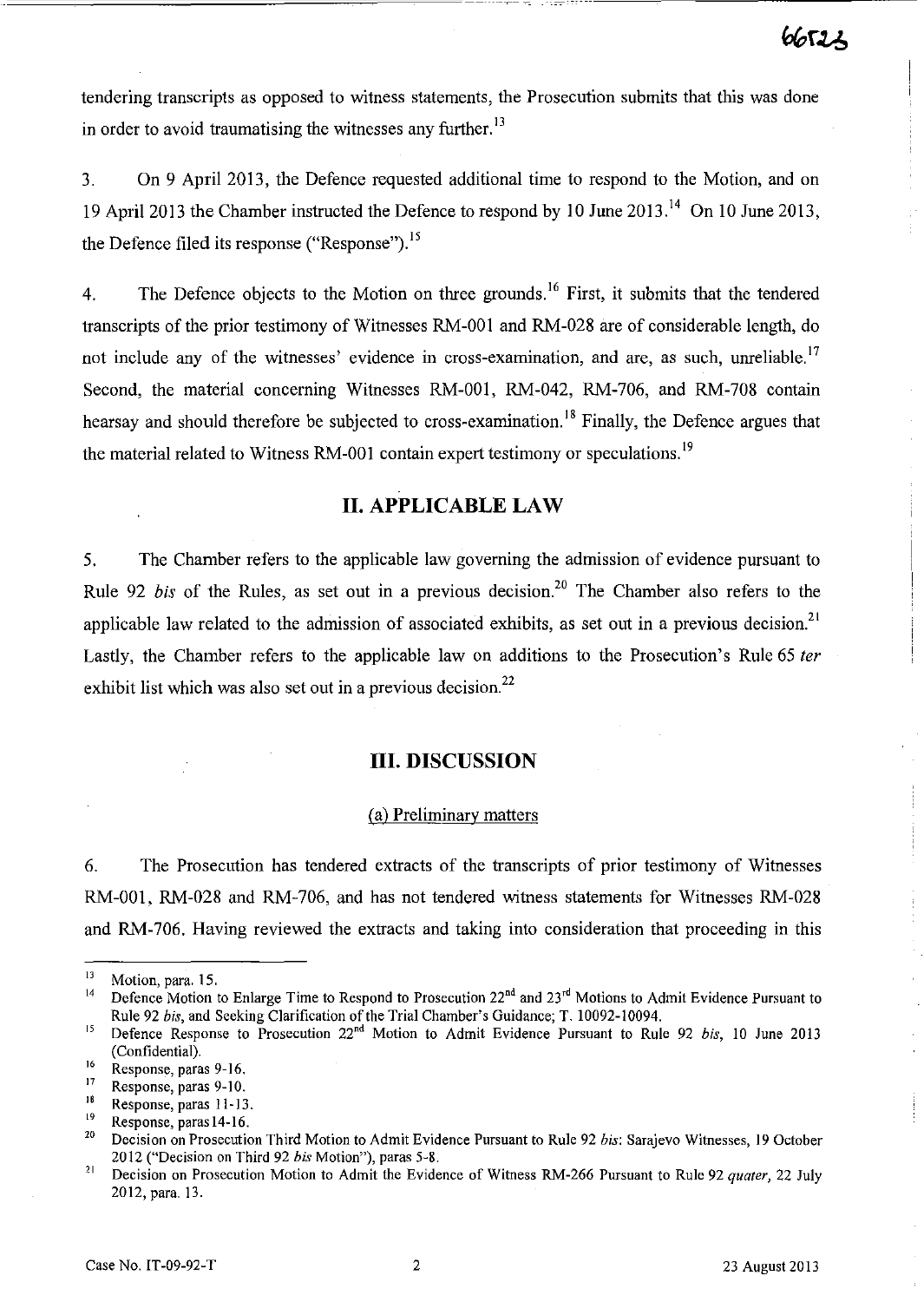manner would avoid subjecting these witnesses to further traumatisation, the Chamber finds them sufficiently focused and is satisfied that they comply with the Chamber's guidance on this matter. $^{23}$ 

7. The Chamber further notes that the material related to Witness RM-708 was tendered under seal. As such, out of an abundance of caution, for the purposes of the present decision the Chamber has not referred to Witness RM-708's name. Since this witness has not been accorded protective measures, the Chamber will instruct the Registry to change the status of the relevant documents into public, unless the Prosecution files a request for protective measures.

8. With regard to tendered material which correspond to adjudicated facts, the Chamber emphasizes the interest in not having unnecessary duplication of evidence.<sup>24</sup> In light of this, the Chamber instructs the Prosecution to inform the Chamber within two weeks whether any further redactions are necessary.

## (b) Additions to the Prosecution' s Rule 65 *ter* Exhibit List

9. The Chamber has reviewed the pseudonym sheets for Witnesses RM-ODI, RM-028 and RM-706 in previous cases for which the Prosecution seeks leave to add to its Rule 65 *ter* exhibit list and notes that the Prosecution has not shown good cause for their addition at such an advanced stage of the proceedings. The Chamber finds, however, that their addition does not pose any additional burden to the Defence and is, on balance, consistent with the interests of justice.

#### Cc) Witnesses RM-ODI, RM-028, RM-042, RM-706, and RM-708

10. The Chamber will now assess the admissibility of the Witnesses' evidence in written form under Rule 92 *bis* of the Rules.

#### i. Attestations and Declarations

ll. The statements of Witnesses RM-042 and RM-708 were submitted with the corresponding Attestations and Declarations in accordance with Rule 92 *bis* of the Rules. In contrast, the statement of Witness RM-ODI has no corresponding Attestation and Declaration as required by Rule 92 *bis*  (B) of the Rules. Unattested witness statements have been conditionally admitted by this Chamber pending their formal attestation pursuant to Rule 92 *bis* (B) of the Rules?5 In line with this practice, the Chamber will conditionally admit the unattested witness statement of Witness RM-ODI, pending

<sup>&</sup>lt;sup>22</sup> Decision on Prosecution Second Motion to Amend Rule 65 *ter* Exhibit List, 27 June 2012, paras 5-6.<br><sup>23</sup>  $\pm 106, 110, 127, 138, 104, 210, 225, 525, 522$ 

<sup>&</sup>lt;sup>23</sup> T. 106-110, 137-138, 194, 319-325, 525-532.<br><sup>24</sup> Decision in Belatien to Processurian's Bulo 02

<sup>&</sup>lt;sup>24</sup> Decision in Relation to Prosecution's Rule 92 *ter* Motion for Witness RM-114, 16 August 2012, para. 9.<br><sup>25</sup> Decision on Third 92 *bis* Motion, para. 27 and references cited therein

<sup>25</sup> Decision on Third 92 *bis* Motion, para. 27 and references cited therein.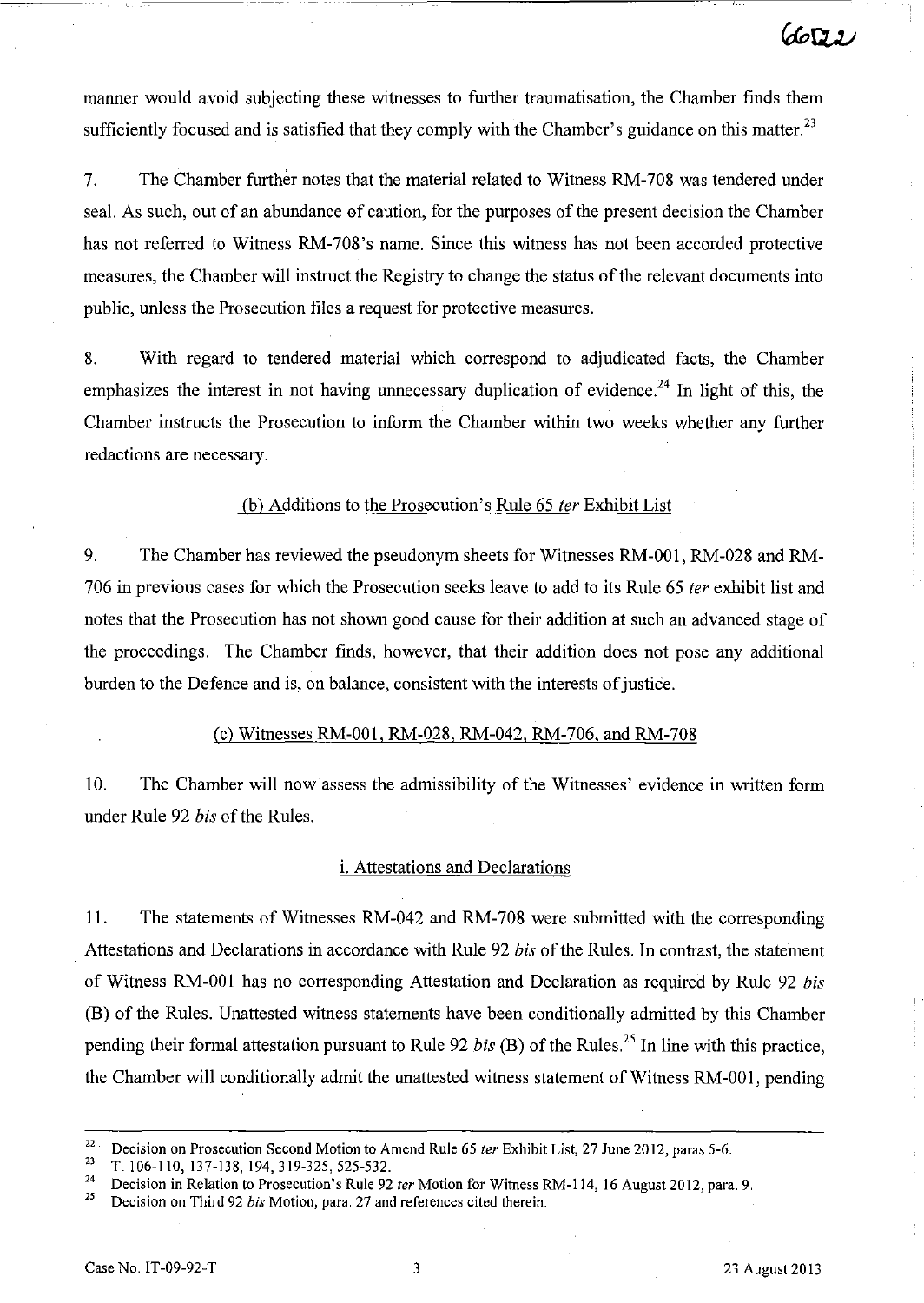the filing of the required Attestations and Declarations, provided that all other admissibility requirements are met.

-~---~ -~- --~----------~~~~--~---~~ ----- -~

#### ii. Admissibility Pursuant to Rule  $89$  (C) of the Rules

12. The tendered material provides information on the alleged killing and ethnic cleansing of Bosnian Muslims in Sanski Most, the unlawful detention, beatings, and extermination of Bosnian Muslims at various Bosnian Serb-run detention facilities, and the destruction of residentiaI, religious and cultural property in the Sanski Most municipality. The Chamber therefore finds that the evidence is relevant to Scheduled Incidents A7.1, A7.2, A7.3, A7.4, C1.2, and D13.

13. With respect to the Defence objection that parts of the material related to Witnesses RM-001, RM-042, RM-706, and RM-708 contain hearsay evidence, the Chamber recalls that hearsay evidence is, in principle, admissible in proceedings before the Tribunal and that the weight to be attributed to it by the Chamber will be assessed in light of all the evidence before it.<sup>26</sup> With regard to the portions at issue concerning Witnesses RM-OOI and RM-042 identified by the Defence, the Chamber finds that the source of knowledge is clear from the portions at issue. As for the portions identified by the Defence which concern Witnesses RM-706 and RM-708, the Chamber finds that the inclusion of these portions will not affect the overall reliability of the evidence. Further, the Chamber finds that the portions identified by the Defence concerning Witness RM-OOI do not contain expert evidence and the Chamber will assess the presence of speculative information in light of all evidence on the trial record.

14. As to the Defence objection to the reliability of the material related to Witnesses RM-OOI and RM-028 because the tendered extracts of transcripts of their prior testimony were restricted to their evidence in chief, the Chamber recalls its guidance and previous decision that a party should only tender the parts of a transcript upon which it seeks to rely, including any parts necessary for providing the necessary context or clarifications.<sup>27</sup> In this context, the Chamber notes that the excerpts of the testimony selected by the Prosecution appear to be internally consistent and presented in a coherent manner. Furthermore, the Defence has not indicated any specific portion of the transcript which should be additionally tendered.

<sup>&</sup>lt;sup>26</sup> See Prosecutor v. Aleksovski, Case No. IT-95-14/I-AR73 Decision on Prosecutor's Appeal on Admissibility of Evidence, 16 February 1999, para. 15.

<sup>&</sup>lt;sup>27</sup> T. 5406-5407; Decision on Prosecution Sixth Motion to Admit Written Statements and Transcripts in Lieu of Oral Testimony Pursuant to Rule 92 *bis,* 19 June 2013, para. 23.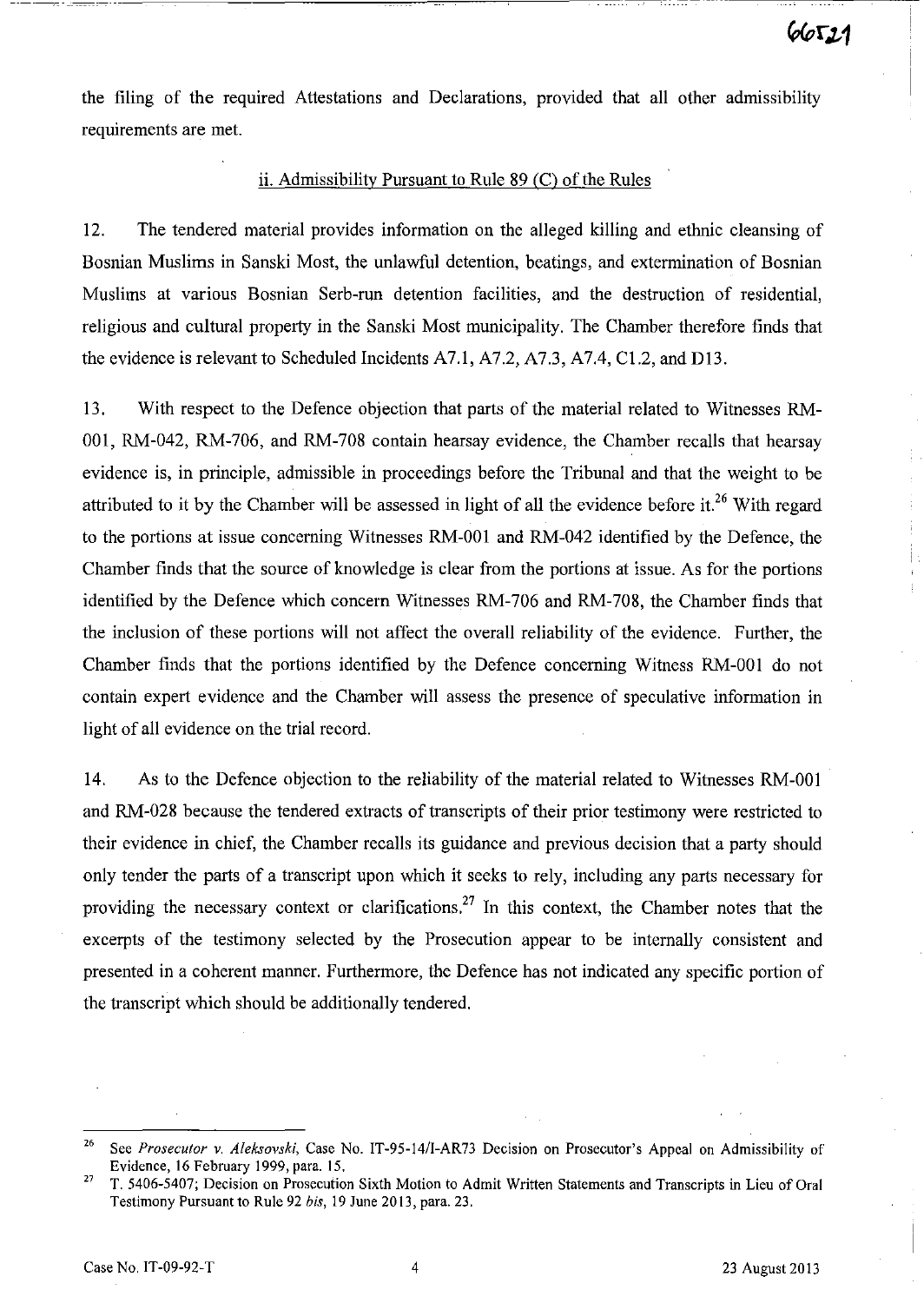15. In light of the above, the Chamber finds the tendered evidence to be relevant and probative of the crimes charged in the Indictment, and meeting as such the standard for admission under Rule 89 (c) of the Rules.

## iii. Admissibility Pursuant to Rule 92 *bis* of the Rules

16. The tendered material does not relate to the acts and conduct of the Accused, but instead relates to the crime-base part of the case, including Scheduled Incidents A7.1, A7.2, A7.3, A7.4,  $C1.2$ , and D13, and provides information on the relevant historical, political, and military context surrounding the crimes alleged in the Indictment. In addition, the Chamber considers the material to be of a largely cumulative nature with evidence the Chamber has received from other witnesses.<sup>28</sup> Furthermore, the Chamber sees no need to require these witnesses to appear for cross-examination. The Chamber therefore concludes that the evidence is admissible under Rule 92 *bis* of the Rules.

#### iv. Associated Exhibits

17. The Chamber finds that the associated exhibits tendered in support of the evidence of Witnesses RM-DOI, RM-042, and RM-706 are either addressed in the witnesses' statements or during their testimony, and that each of them forms an inseparable and indispensable part of that evidence. The Chamber notes however that the report by the Federal MUP regarding exhumations in the villages of Hrustovo and Vrhpolje is being tendered in two very similar versions as an associate exhibit related to the evidence of both Witness RM-028 and RM-706 and bearing Rule 65 *ter* numbers 07701a and 07701b. The Prosecution is instructed to upload into e-court a single document covering the content of both versions.

18. As to the Complete Court Record of Exhumation - Hrustovo I, tendered as part of Witness RM-028's Rule 92 *bis* package, the Chamber finds that the witness only refers to a limited number of pages of the 63-page document. The Chamber will therefore only allow admission of the pages which are addressed in the witness's testimony and the cover page, namely pages 1, 41-43. As for the other five associated exhibits tendered through Witness RM-028, the Chamber is satisfied that they form an inseparable and indispensable part of the evidence of Witness RM-028.

 $\lambda$ 

<sup>&</sup>lt;sup>28</sup> In particular, the tendered material related to Witnesses RM-028 and RM-042 is cumulative with respect to the anticipated oral evidence of Witness RM-015 and the material related to Witnesses RM-706 and RM-708 is cumulative with respect to the testimony of Witnesses Rajif Begić, RM-051, and RM-018 as well as the anticipated oral evidence of Witness RM-015.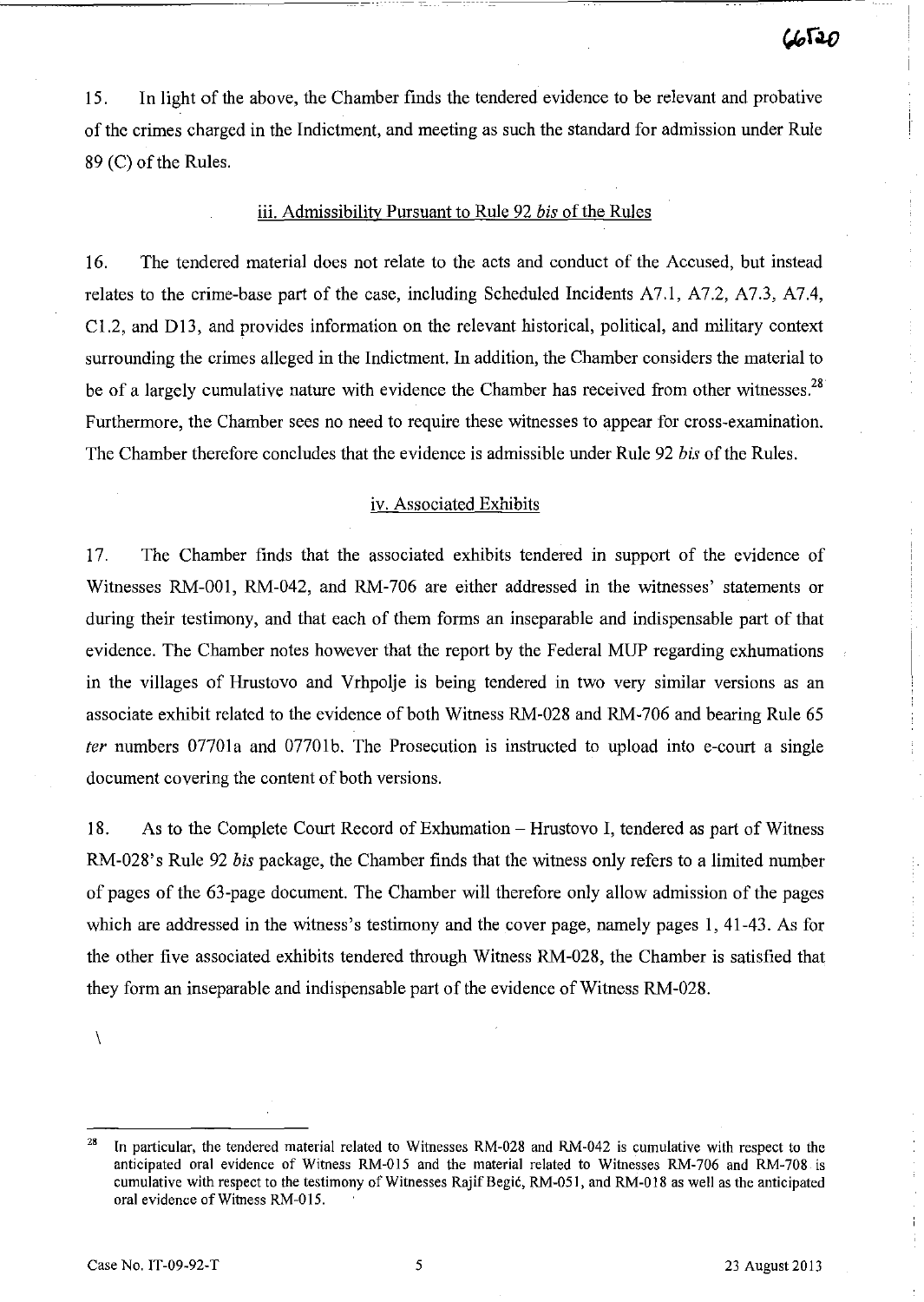# **IV. DISPOSITION**

19. For the foregoing reasons, pursuant to Rules 73, 89, and 92 *bis* of the Rules, the Chamber

## **GRANTS** the Motion **IN PART;**

With respect to:

(i) *Witness RM-OOI* 

**CONDITIONALLY ADMITS** into evidence **UNDER SEAL,** pending the filing of a corresponding Attestation and Declaration in compliance with the requirements of Rule 92 *bis*  (B) of the Rules, the ICTY Statement of Witness RM-001, dated 16 March 2000, bearing ERNs 0093-5081-0093-5086;

# **ADMITS** into evidence **UNDER SEAL**

- a) the excerpts of the testimony of Witness RM-001 in the Branin case, Case No. IT-99-36-T, T. 6403:11-6418:3, 6422:13-15,6424:1-6436:3; and
- b) the pseudonym sheet of Witness RM-001 from the *Brđanin* case, bearing ERN 0685-2856;
- (ii) *Witness RM-028*

Instructs the Prosecution to upload into Ecourt a single version of the report bearing Rule 65 *ter*  numbers 07701a and 0770Ib;

#### **ADMITS** into evidence

- a) the new version of the report described above;
- b) the excerpts of the testimony of Witness RM-028 in the Brđanin case, Case No. IT-99-36-T, T. 8045:5-8046:16, 8047:1-18, 8048:21-25, 8050-8056, 8058-8069:3;
- c) the excerpts of the testimony of Witness RM-028 in the Karadžić case, Case No. IT-95- 5118-T, T. 19074-19076:10, 19079:18-19082:5, 19082:20-19084:6, 19087:6-19088:7;

# **ADMITS** into evidence **UNDER SEAL**

a) the pseudonym Sheet of Witness RM-028 from the Brđanin case, bearing ERN 0358-3872;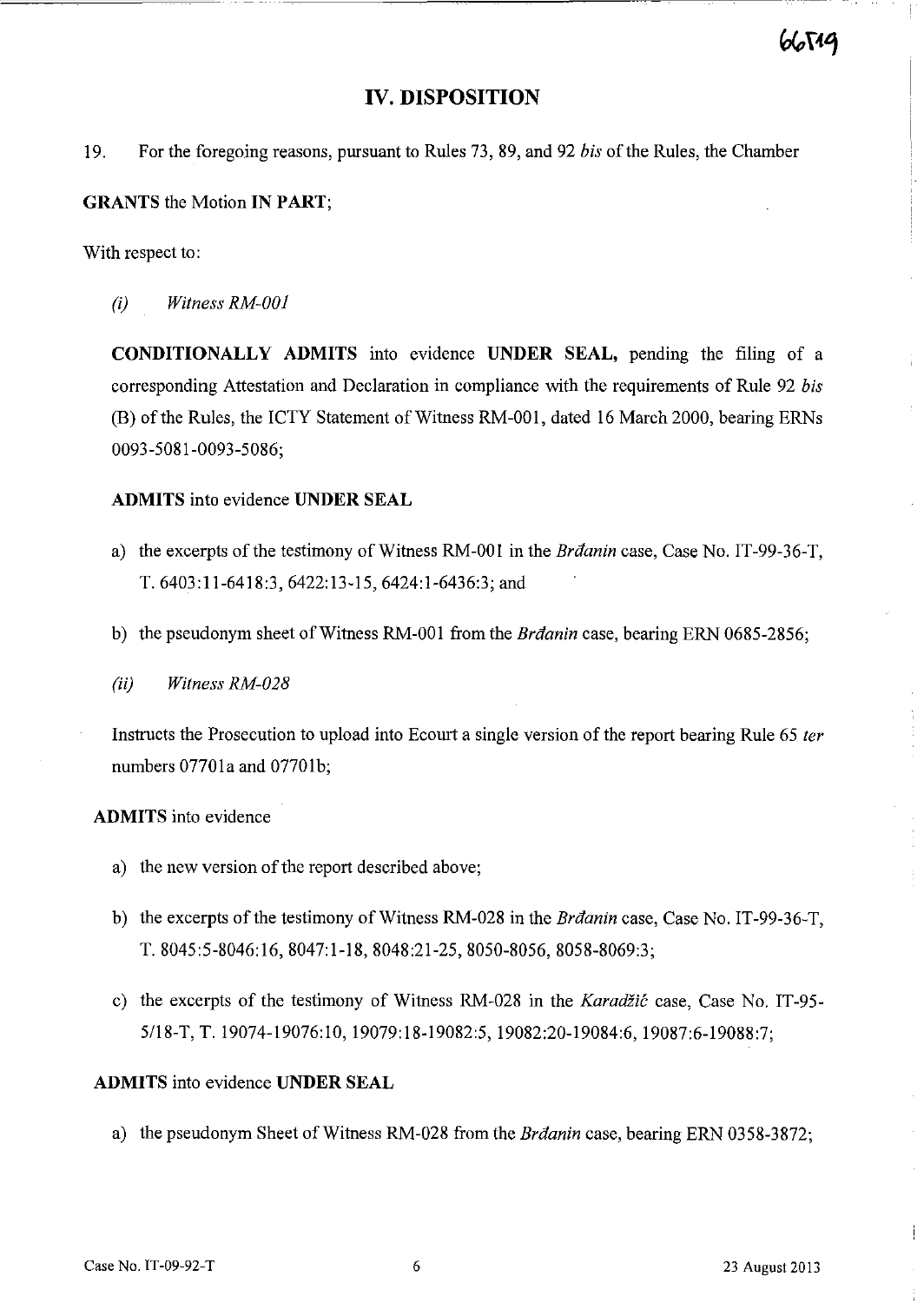- b) the pseudonym Sheet of Witness RM-028 from the Karadžić case, bearing ERN 0685-2857; and
- c) the map ofHrustovo-Vrhpolje overview, annotated by Witness RM-028, Rule bearing 65 *ter*  no. 18140;

#### **ADMITS** into evidence

- a) the Report by the Basic Court in Sanski Most, about on-site investigation of a grave-site, bearing Rule 65 *ter* no. 19953;
- b) the excerpted version of the Complete Court Record of Exhumation Hrustovo I, bearing Rule 65 *ter* no. 12728, containing pages 1,41-43 bearing ERNs 0190-5898, 0190-5938- 0190-5940;
- (iii) *Witness RM-042*

# **ADMITS** into evidence **UNDER SEAL**

- a) the ICTY Statement of Witness RM-042, dated 21 April 2001, bearing ERNs 0202-8512- 0202-8519;
- b) the supplementary ICTY Statement of Witness RM-042, dated 11 December 2001, bearing ERNs 0304-5005-0304-5007;
- c) the Corresponding Attestatioh and Declaration, bearing ERNs 0214-4572-0214-4573, 0214- 4589; and
- d) five photographs of a house and the mosque in the Kukavice Hamlet, bearing Rule 65 ter no. 14075;
- *(iv) Witness RM-706*

# **ADMITS** into evidence **UNDER SEAL**

- a) the excerpts of the testimony of Witness RM-706 in the Brđanin case, Case No. IT-99-36-T, T. 7242:16-7275;
- b) the pseudonym Sheet of Witness RM-706 from the Brđanin case, bearing ERN 0685-2855;

**ADMITS** into evidence the photograph of a house, Rule 65 *ter* no. 14067;